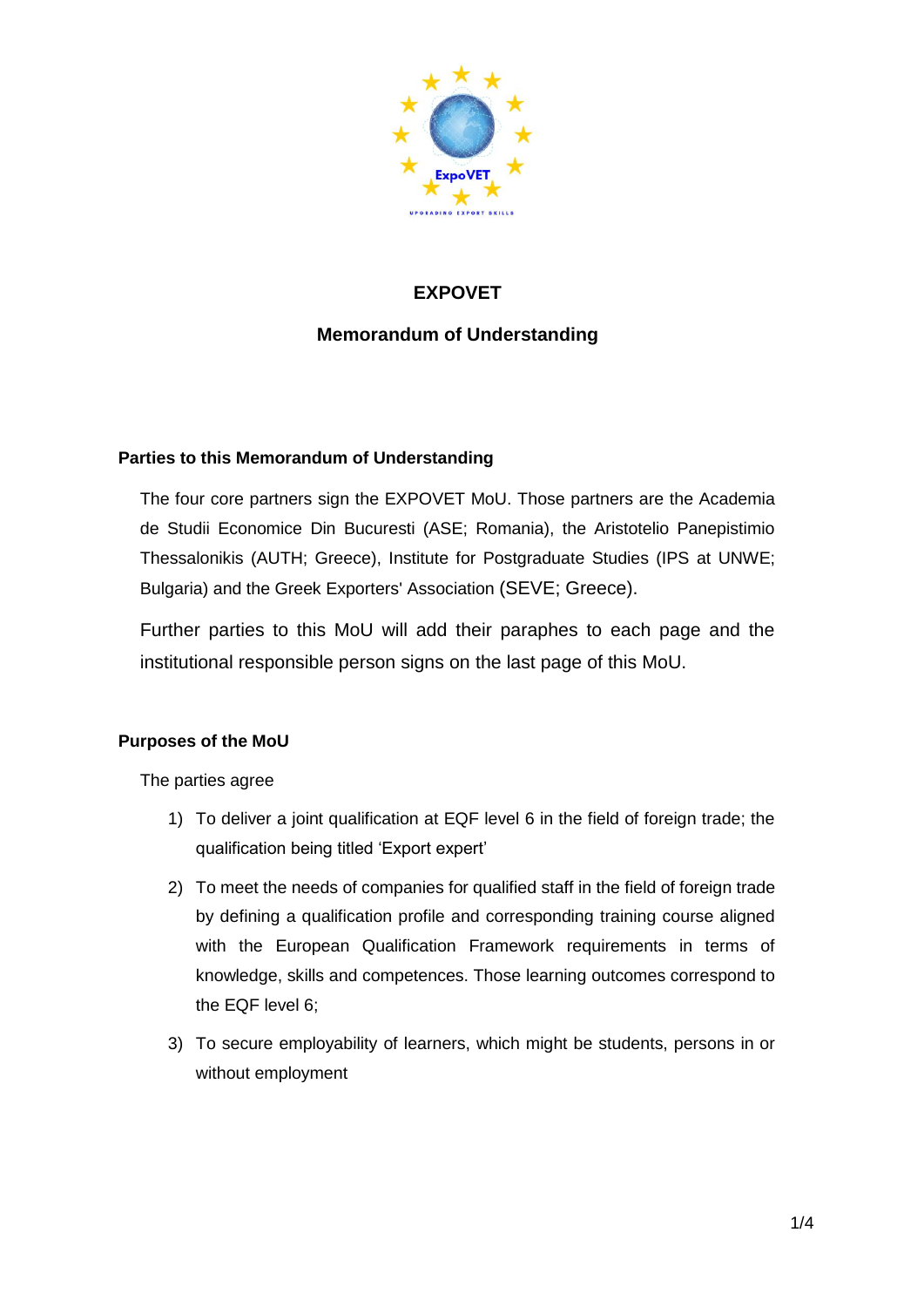

### **Areas of cooperation**

The parties agree

- 1) To support the Structure Coordinator by designating a liaison officer to the Structure Coordinator to oversee and facilitate the implementation of any agreements arising out of this MoU
- 2) To attend actively the General Assembly and Steering Committee meetings
- 3) To keep the qualification offer in line with labour market need
- 4) To ensure the delivery of the programme through adequate teaching and training resources
- 5) To cooperate with companies offering work-based learning and to offer support to companies via the coordinating structure
- 6) To follow jointly agreed procedures for admission and selection of learners
- 7) To ensure for virtual or physical learning mobility of learners
- 8) To commit themselves to follow the examination regulations, student assessment methods as agreed in the joint EXPOVET curriculum
- 9) To commit themselves that the learning outcomes achieved by learners during their mobility periods, abroad in companies or at universities or lifelong learning centres, will be recognised
- 10) To inform the signing parties about any changes in higher education or vocational education and training legal framework that might affect the joint programme

### **Areas for specific agreements**

The parties agree in particular

1) To communicate to third parties along a jointly agreed EXPOVET communication policy and in particular towards potential learners as well as potential new training providers and companies to the EXPOVET partnership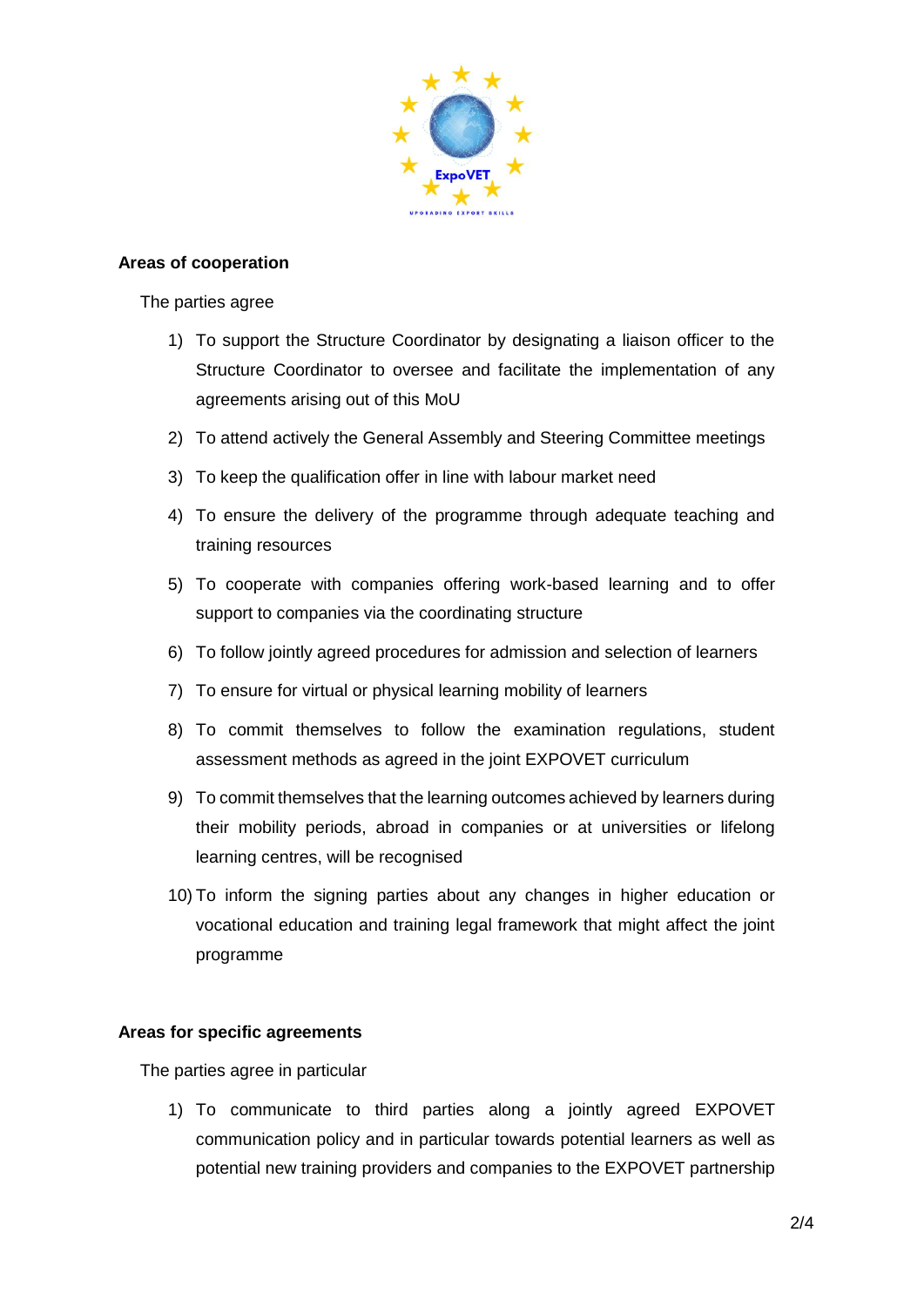

- 2) To use and, if needed, actualise joint templates such as the learning agreement
- 3) To put into place the joint quality charter for in-company and university learning and training

### **Implementation**

The Parties understand that in line with their respective objectives, relevant decisionmaking processes and respective financing and funding mechanisms:

- 1) EXPOVET is a joint qualification offer that relies on joint involvement in its implementation
- 2) Parties seek financing of joint activities from internal and external sources available to them
- 3) The physical mobility will be financed through third parties, possibly through Erasmus Plus funding
- 4) Specific financial arrangements can be met in agreement with all parties and will be specified in an addendum to this MoU;
- 5) No financial obligations derive automatically from this MoU

### **Legal Relationship**

This Memoradum of Understanding is constructed as a statement of purpose to promote a genuine and mutually beneficial collaboration between the Parties.

### **Commencement, Renewal, Termination**

This MoU will be effective from the date of the last signature hereto and will remain in force for a period of 5 years, with a possibility for renewal at the end of the 4thyear-period, subject to the Parties' written agreement. Either Party may terminate this MoU by giving one months' notice in writing to the other Party.